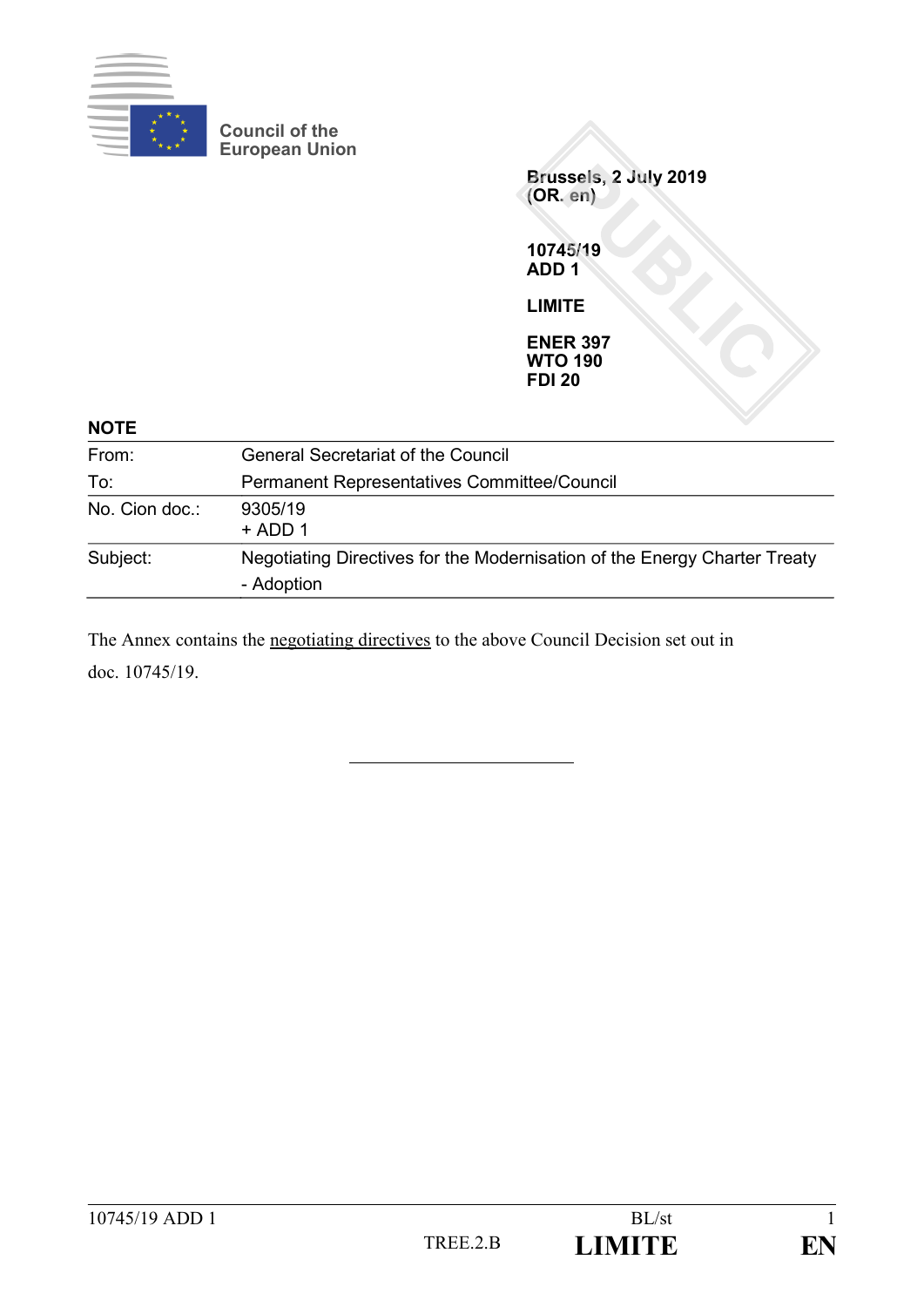# **NEGOTIATING DIRECTIVES FOR THE MODERNISATION OF THE ENERGY CHARTER TREATY**

## *Regarding the process of the negotiations***:**

The Union shall be represented by the Commission throughout the negotiations. In accordance with the principles of sincere cooperation and of unity of external representation as laid down in the Treaties, the Union and the Member States of the Union participating in the negotiations shall fully coordinate positions and act accordingly throughout the negotiations.

These directives are without prejudice to the division of competences between the Union and the Member States as laid down in the Treaties.

Member States which are Members of the ECT shall exercise their voting rights and express themselves in accordance with these directives and previously agreed EU positions.

## *Regarding the substance of the negotiations***:**

## **A. NATURE AND SCOPE OF THE AGREEMENT**

The aim of the negotiations is to modernise the provisions of the Energy Charter Treaty (the 'ECT'), signed in Lisbon on 17 December 1994 by its signatories (including the European Union (EU) and its Member States**<sup>1</sup>** ) and result in an Agreement creating a Modernised ECT.

During the Ministerial Conference of the ECT in November 2018, the ECT Contracting Parties agreed on a list of items for modernisation**<sup>2</sup>** .

<u>.</u>



**<sup>1</sup>** Italy withdrew from the ECT as of 1 January 2016.

<sup>2</sup> [https://energycharter.org/fileadmin/DocumentsMedia/CCDECS/2018/CCDEC201818\\_-](https://energycharter.org/fileadmin/DocumentsMedia/CCDECS/2018/CCDEC201818_-_STR_Modernisation_of_the_Energy_Charter_Treaty.pdf) STR Modernisation of the Energy Charter Treaty.pdf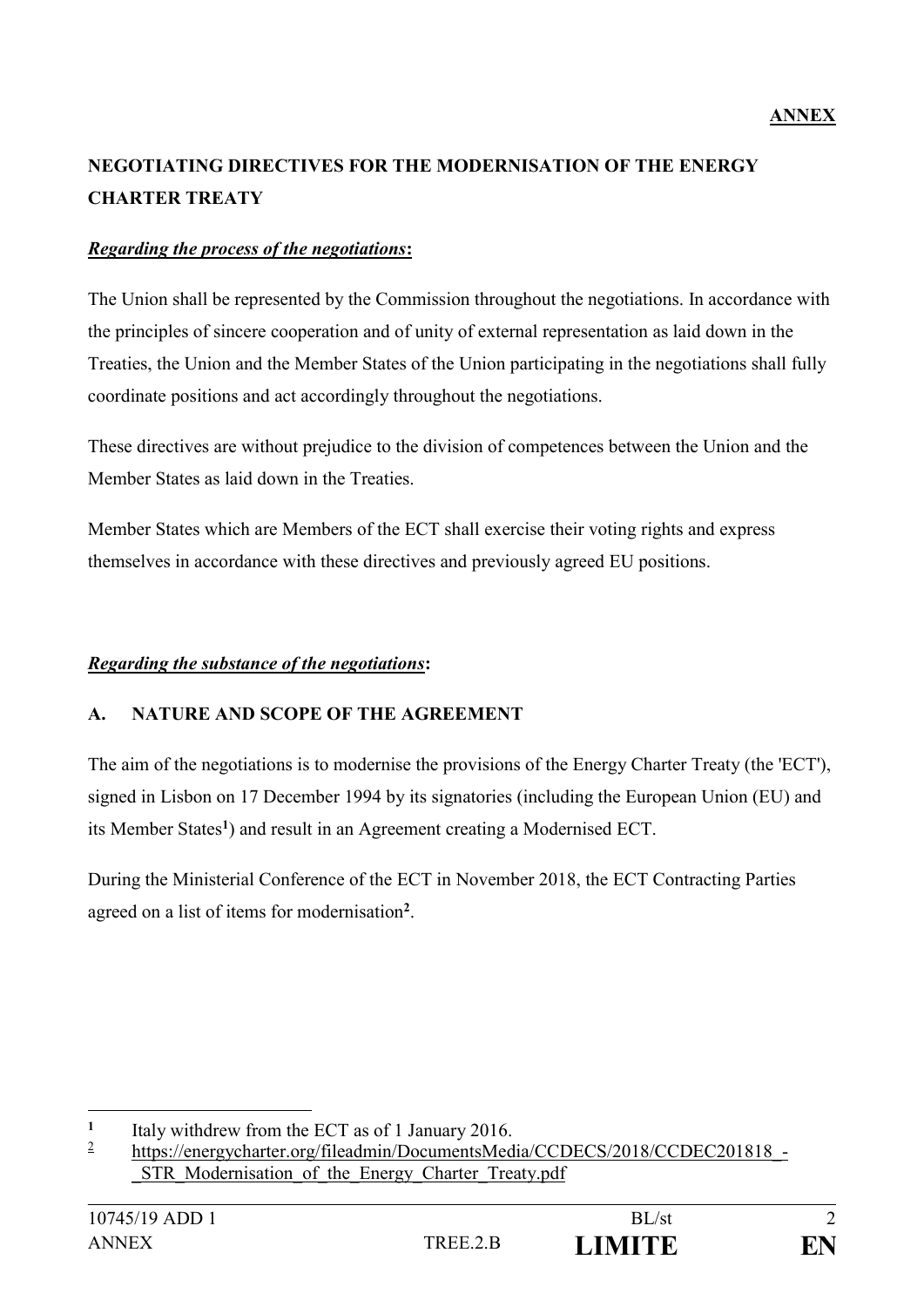# **B. PROPOSED CONTENT OF THE AGREEMENT**

## **General Principles and Objectives**

The objective of the Modernised ECT should be to facilitate investment in the energy sector in a sustainable way between the ECT Contracting Parties by creating a coherent and up-to-date legally binding framework that provides for legal certainty and ensures a high level of investment protection.

The Modernised ECT should aim at establishing clear rules on a broad number of investmentrelated issues. This in turn will allow the ECT Contracting Parties to strengthen their institutional capabilities, public policies and legislative frameworks in the energy sector.

The modernised ECT should clarify that the EU can require market participants from third countries operating within the internal market to comply with applicable Union and Member States' laws, including those concerning environmental and safety policy.

The Modernised ECT should reflect climate change and clean energy transition goals and contribute to the achievement of the objectives of the Paris Agreement.

## **Investment Protection**

The negotiations should bring the ECT provisions on investment protection in line with the modern standards of recently concluded agreements by the EU and its Member States and adjust the ECT to new political and economic global changes (including in the energy sector).

The Investment Protection standards under the Modernised ECT should continue to aim at a high level of investment protection, with provisions affording legal certainty for investors and investments of Parties in each other's market.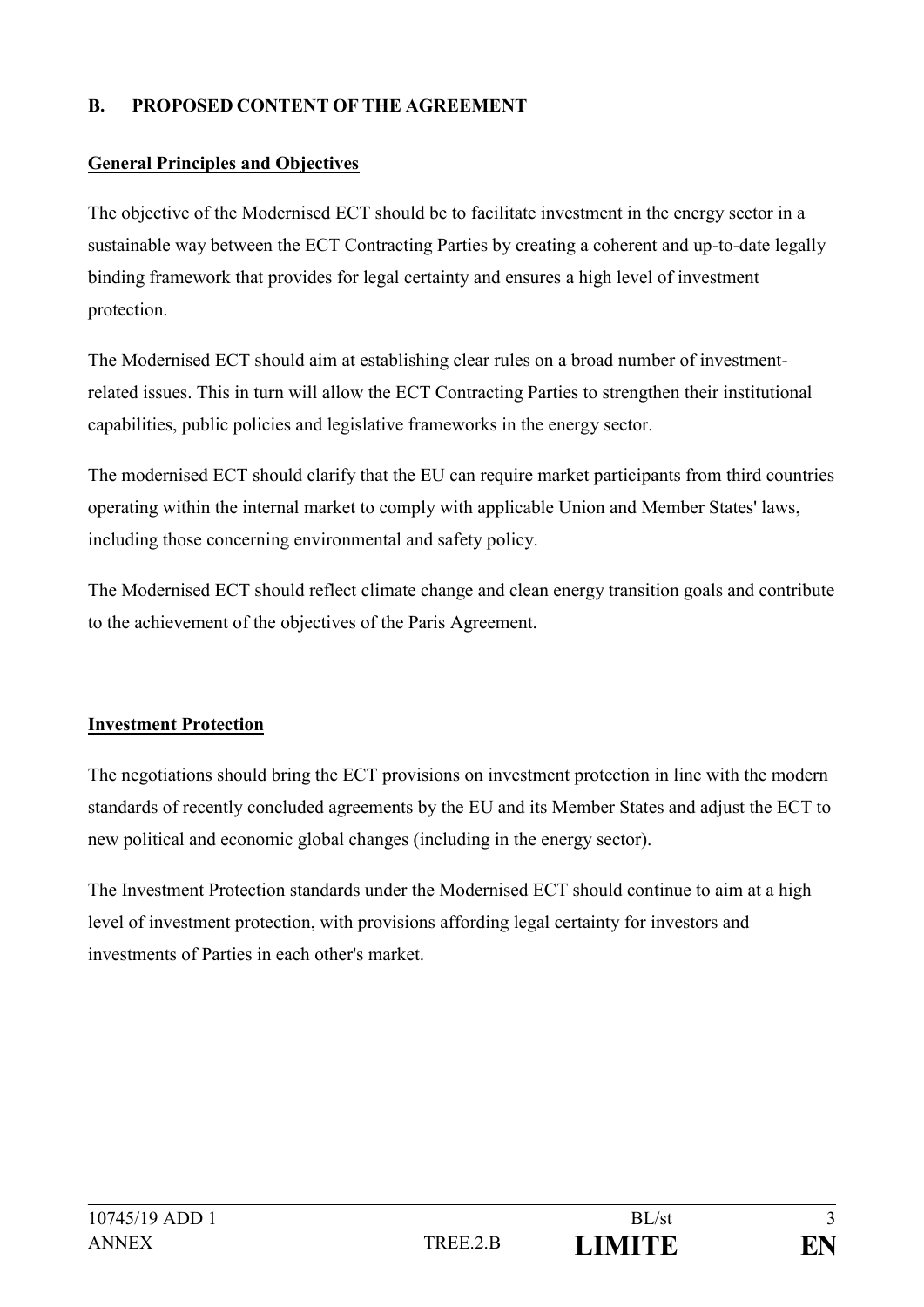The modernised ECT should provide clear definitions of covered investments and investors. The definition of investor should explicitly exclude investors and businesses that are lacking substantive business activities in their country of origin, in order to clarify that mailbox companies cannot bring disputes under the ECT.

The Modernised ECT should explicitly reaffirm the right of ECT Contracting Parties to take measures to achieve legitimate public policy objectives, such as the protection of health, safety, the environment or public morals, social or consumer protection ('right to regulate'). In line with the EU reformed approach on investment protection, it should be clarified that investment protection provisions cannot be interpreted as a commitment by the Parties not to change their laws, including in a manner that may negatively affect the investor's expectations of profits. It should include provisions on State aid in line with existing EU agreements.

The Modernised ECT should include appropriate standards of protection for investors and investments, in line with EU law and the EU's reformed approach on investment protection, in particular (and in a non-exhaustive manner):

- Most favoured nation treatment provision, which under the ECT covers also national treatment;
- Fair and equitable treatment and full protection and security ('most constant protection and security'), which are appropriately circumscribed for interpretation purposes;
- Expropriation, covering direct and indirect expropriation, and appropriately defined to clarify the nature of indirect expropriation;
- Umbrella clause: to clarify the scope of the umbrella clause, which includes 'specific' or 'written' commitments and covers only breaches of contractual obligations that occur in the exercise of governmental authority;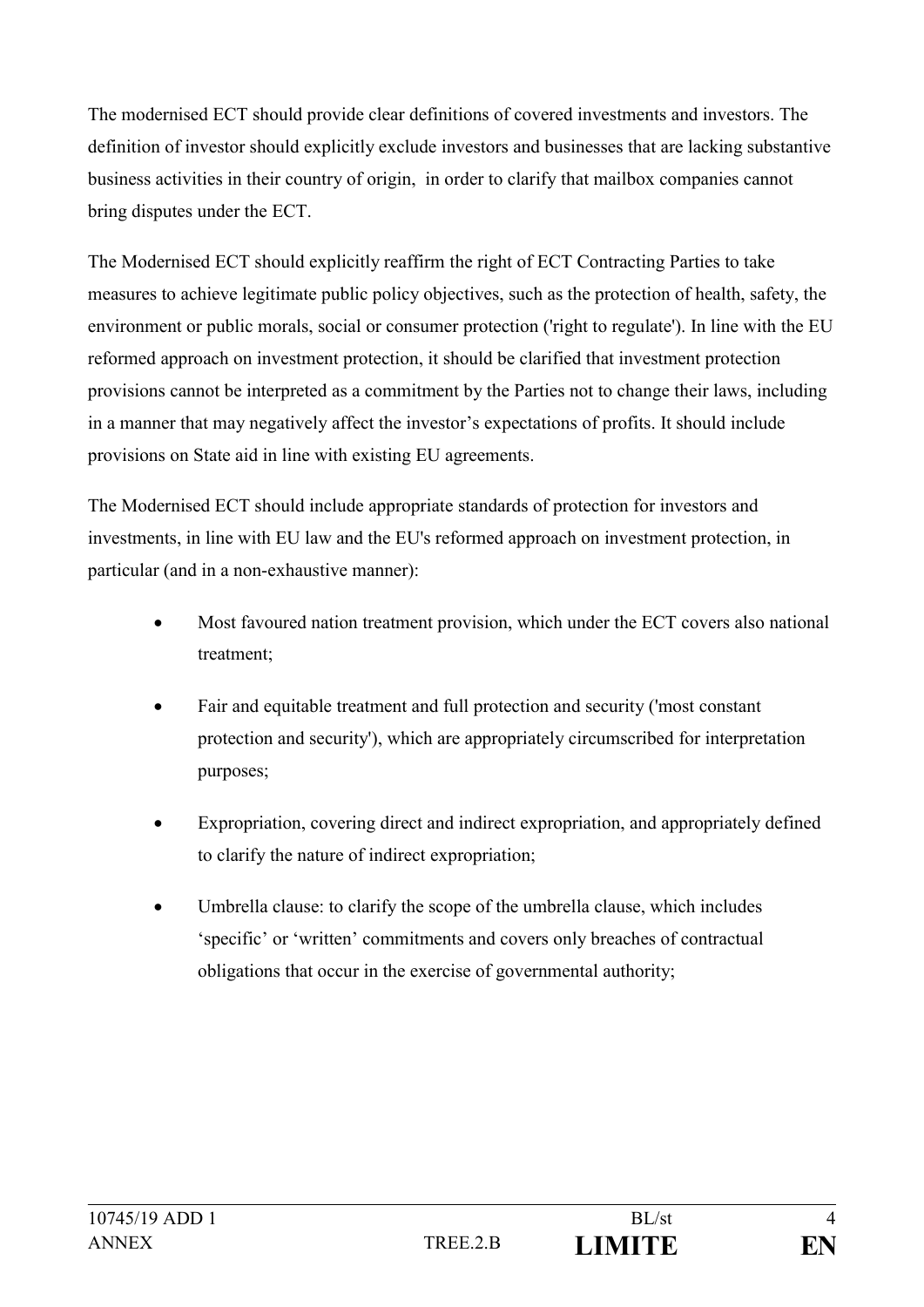- Transfers: allowing free transfers relating to an investment, together with appropriate exceptions and safeguards for financial difficulties or crises; and
- Denial of benefits: allowing the denying Party to adopt or maintain measures which are related to the maintenance of international peace and security (including the protection of human rights) and which prohibit transactions with that investor or covered investment.

The EU shall engage on the dispute settlement topics that have been identified in the list of items for modernization (frivolous claims, transparency, security for costs, valuation of damages and third party funding) in line with the EU approach in its investment protection agreements and the position taken by the EU in UNCITRAL WG III and ICSID, to ensure that this approach is reflected in the Modernized ECT.

In any event, the EU should strive to ensure that ongoing multilateral reforms of investor-to-state dispute settlement, such as those within UNCITRAL WG III and ICSID, will be applied to the ECT. This includes striving to ensure that a future Multilateral Investment Court applies to the **ECT.** 

The European Union may engage in negotiations on all topics related to the list of items for modernisation, in line with these negotiation directives and the EU approach in its investment protection agreements. It shall also ensure that any rule or commitment agreed upon by the European Union should be in line with the EU legal framework.

# **Sustainable development and Corporate Social Responsibility ('CSR')**

The Modernised ECT should include provisions on sustainable development, including on climate change and clean energy transition in line with the Paris Agreement and recently concluded EU agreements and EU positions in ongoing negotiations. It should also contribute to the promotion of human rights and international labour standards, including through provisions on transparency and corporate social responsibility/responsible business conduct.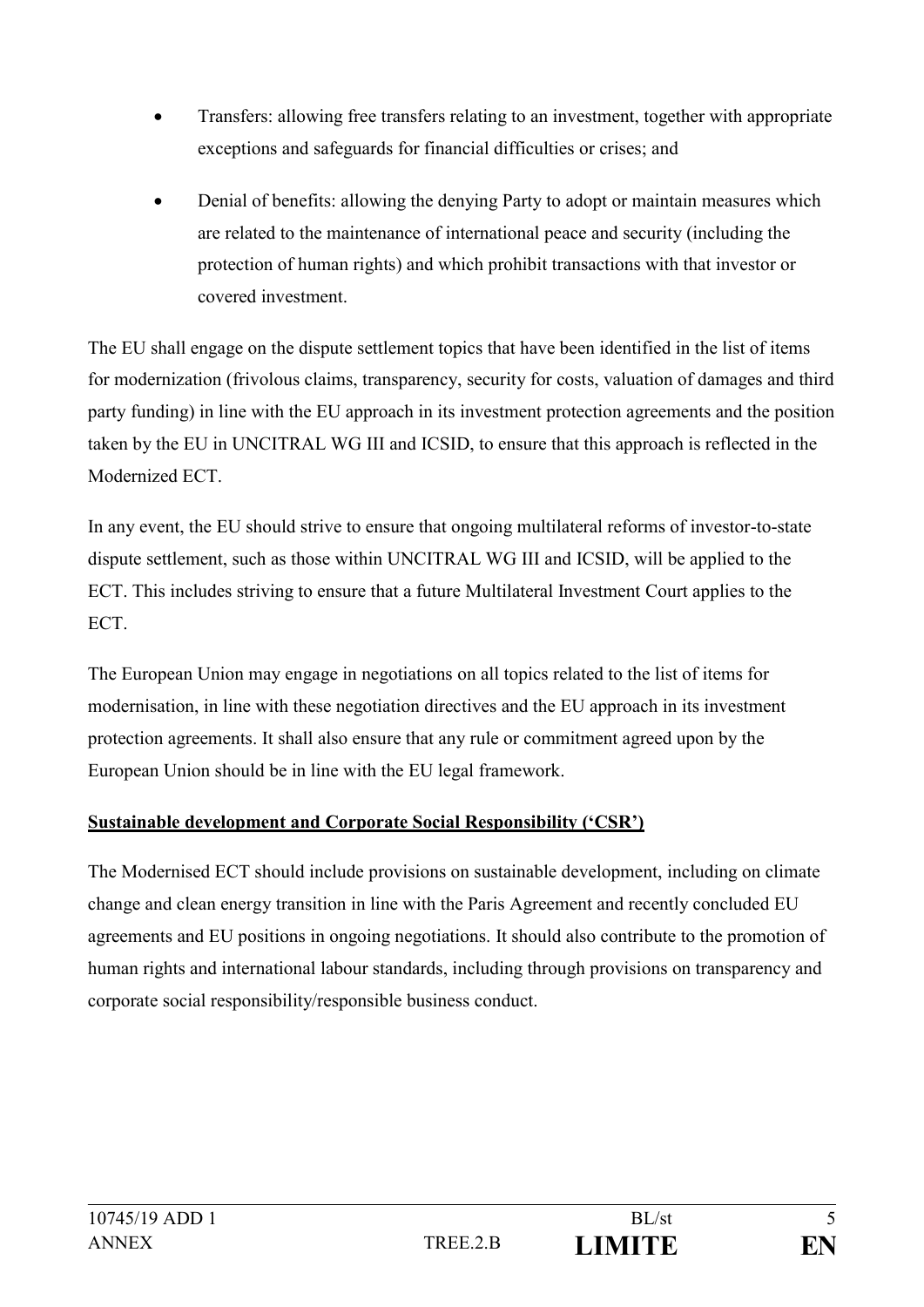# **Regional economic integration organisation ('REIO')**

The EU does not support the amendment of the REIO provision in the ECT modernisation process. Should, however, the negotiations cover also the REIO provision, the EU should ensure that the aim of the provision in the Modernised ECT remains that of providing that none of the ECT provisions should be construed so as to oblige any Party to the ECT which is a party to an Economic Integration Agreement ('EIA') to extend to another Party of the ECT which is not a party to that EIA any preferantial treatment applicable between the parties of the EIA.

## **Pre-investment**

The EU does not support the inclusion of pre-investment in the ECT modernisation, which should focus on investment protection provisions. Should, however, the negotiations cover also preinvestment, the EU should oppose making pre-investment provisions subject to dispute settlement.

## **Transit**

The provisions of the transit chapter should be clarified to better take into account the requirements of integrated energy markets with third party access rights such as in the EU.

In relation to gas, it should make clear that the concept of "transit" in the Energy Charter does not contradict the principle of open access and unrestricted exchange of gas without territorial restrictions, with energy trading being based on virtual flows and not on the exchange of physical molecules, as applied by the EU. Any rule or commitment agreed upon by the European Union should be in line with the EU legal framework and EU international commitments, notably in relation to third-party access and tariffs for infrastructure use.